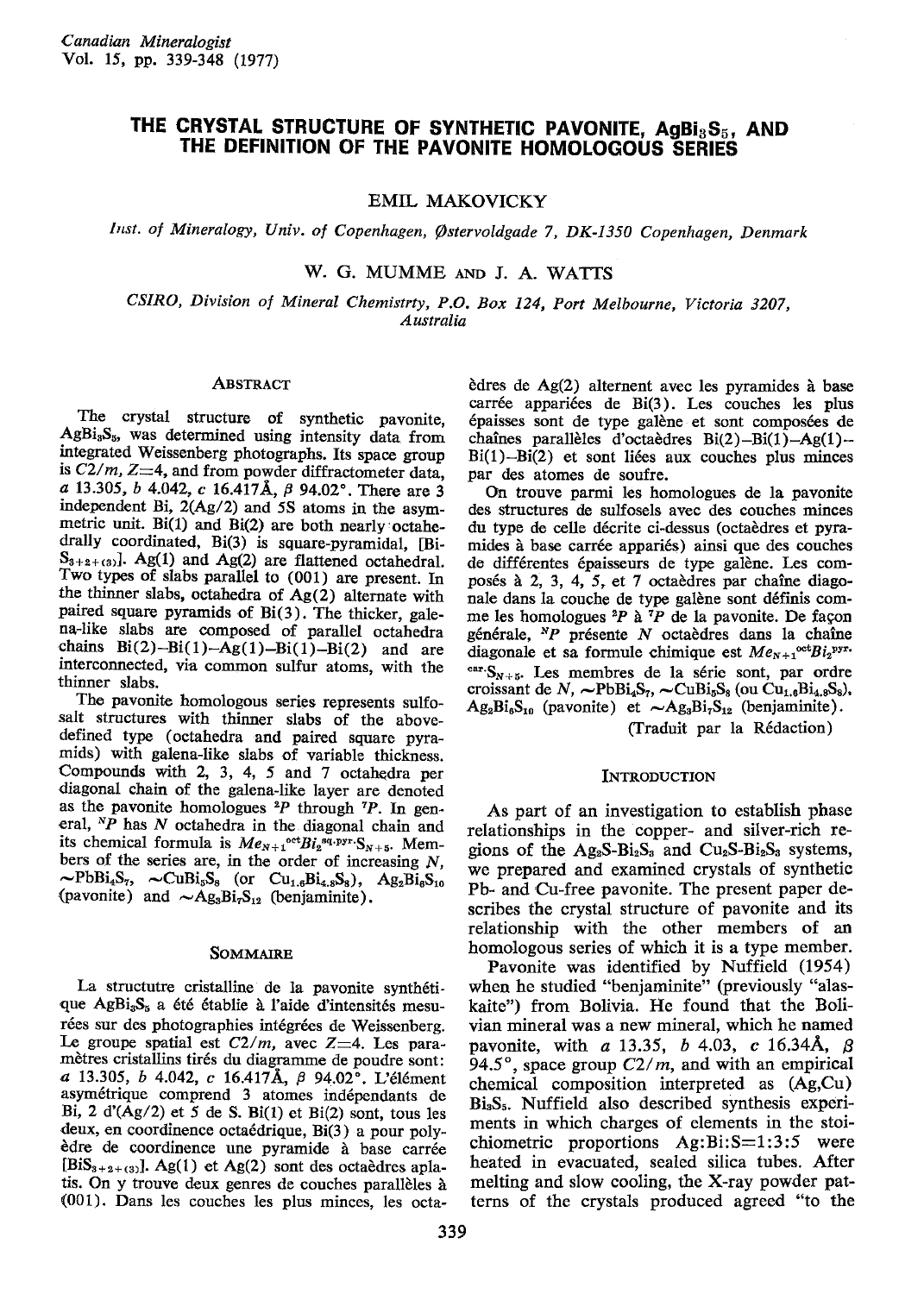last detail" with the powder patterns of the mineral from Bolivia. Polished sections showed that a perfectly homogeneous product was formed in these experiments, and this observation together with density measurements led Nuffield to suggest  $AgBi<sub>s</sub>S<sub>s</sub>$  to be the ideal structural formula of pavonite.

## SUBSEQUENT STUDIES OF SYNTHETIC AND NATURAL PAvoNITE

Van Hook (1960) apparently verified Nuffield's results (without reference) when he prepared single crystals from the composition Ag: Bi:S=1:3:5 by flux-growth methods, and obtained Weissenberg photographs which have unit-cell dimensions  $\alpha$  13.3,  $\dot{b}$  4.03,  $\dot{c}$  16.5Å,  $\dot{b}$ 94 $^{\circ}$ , space group alternatives  $C2/m$ , Cm or C2.

Karup-Møller (1972) determined optical and physical data for natural pavonite from several Iocalities. His refined lattice parameters for pavonite from Silver Bell mine, Colorado, were a 13.333, b 4.039, c 16.346Å,  $\beta$  94.21°. The specimens from Alaska mine, Colorado, contained visible lamellae formed by exsolution. X-ray patterns of these composite crystals were described as showing a single, distinctly triclinic lattice with a doubling of the  $c$  axis. The following cell dimensions were recorded:  $a$  13,2,  $b$  3.86,  $c$  2 $\times$ 16.2Å,  $\alpha$  92.0°,  $\beta$  94.5°,  $\gamma$  - not determined. Microprobe analyses showed that, in addition to Ag, Bi, and S, pavonite may contain up to  $13.1\%$ Pb, 5.6% Cu (both in the exsolved lamellae of the sample from the Alaska mine) and 1.0% Sb. Karup-Møller suggested  $[(Bi, Sb)_{1-x}Pb_x]_9Ag_2 CuS<sub>15-4.5x</sub>$  ( $x<sub>max</sub>=0.1$ ) as the structural formula<sup>\*</sup> of pavonite. Harris & Chen (1975) studied the type material from Bolivia, confirmed Nuffield's data from 1954, and specified the composition of type pavonite as  $Cu_{0.24}Ag_{0.93}Pb_{0.15}Bi_{2.80}S_{5.17}$ .

Chen & Chang (1974), in an investigation of the  $Ag_2S-Cu_2S-Bi_2S_3$  system, reported complete solid solution between  $CuBi<sub>3</sub>S<sub>5</sub>$  (for which they used the old name eichbergite; see Dana p. 485) and AgBi<sub>3</sub>S<sub>5</sub> (pavonite). At  $454^{\circ}$ C the series was reported to have a wedge shape in the ternary system because of the extensive solid solution in  $CuBi<sub>3</sub>S<sub>5</sub>$  along the  $Cu<sub>2</sub>S-Bi<sub>2</sub>S<sub>3</sub>$  join, and almost negligible solid solution along the  $Ag_2S-Bi_2S_3$ join. However, the phase CuBi<sub>3</sub>S<sub>5</sub> reported by Sugaki & Shima (1965, l97l) has been studied by Ohmasa & Nowacki (1973), who concluded that it has the structural formula CuBisSs. Ohmasa (1973) has also described another phase  $Cu_{2+x}Bi_{6-x}S_9$  (x=1.21) closely related to CuBi<sub>5</sub>S<sub>8</sub>, in which Bi atoms are partly replaced by Cu atoms. Recent studies (Mumme & Watts, unpublished data) have demonstrated that at 450'C the "solid solution" region referred to by Chen & Chang (1974) as eichbergite  $(ss)$  is in fact a twophase region between the  $CuBi<sub>5</sub>S<sub>s</sub>$ -type (Ohmasa & Nowacki 1973) and  $Cu_{2+x}Bi_{6-x}S_9$ -type (Ohmasa 1973) structures. However, the end member with the CuBisSs-type structure has a composition close to, if not equal to, CuBiaSs. i.e. it should have the structural formula Cu<sub>1.6</sub>Bi<sub>4.8</sub>S<sub>8</sub>. The other end member, with the  $Cu_{2+x}Bi_{6-x}S_9$ type structure has the composition Cu<sub>3</sub>Bi<sub>5</sub>S<sub>9</sub> (or very close to this formula), suggesting that  $x$ in the complicated formula proposed by Ohmasa (1973) is equal to 1. Our experimental compositions are close to those obtained by Buhlmann (197I) and Sugaki & Shima (1971).

Hoda & Chang (1975) have described extensive solid solution between AgBi<sub>3</sub>S<sub>5</sub> (synthetic pavonite) and 73 PbS $\cdot$ 27Bi<sub>2</sub>S<sub>3</sub> (synthetic lillianite) at  $400^{\circ}$ C and  $500^{\circ}$ C. A more limited solidsolution range of  $AgBi<sub>85</sub>$  towards  $PbBi<sub>254</sub>$  (galenobismutite) was also suggested. AgBisSs was repeatedly determined as a line phase in the  $Ag_2S-Bi_2S_3$  system (cf Van Hook 1960; Chen & Chang 1974). A 1.6% increase in volume is reported with increasing Pb substitution from the end member containing  $25\%$  Ag<sub>2</sub>S,  $75\%$  Bi<sub>2</sub>S<sub>3</sub>, to pavonite (ss) containing  $20\%$  PbS,  $18\%$  Ag<sub>2</sub>S, 62Vo BizSa.

Karup-Møller & Makovicky (in prep.) have revised the chemistry and crystallography of the natural pavonites (and benjaminites) described by Karup-M{ller (1972). Comparison of their data with the lillianite homologous series allowed them to derive a linkage pattern for this mineral, confirm the basic formula as  $AgBi<sub>3</sub>S<sub>5</sub>$ , and devise formulae for distinguishing pavonites from benjaminites, using chemical data. Natural pavonites were found to have a composition range  $Ag_{0.90-0.70}Cu_{0.28-0.43}Pb_{0.06-0.33}Bi_{2.93-2.70}Sb_{0.07-0.00}$  $S_{5}$ . The exsolved lamellae, the only "pavonite" with a doubled  $c$  axis, have the composition  $Ag<sub>0.48</sub> Cu<sub>0.87</sub> Pb<sub>0.59</sub> Bi<sub>2.44</sub> Sb<sub>0.01</sub> S<sub>5</sub>.$ 

## **EXPERIMENTAL**

Synthetic pavonite was prepared by reacting Ag<sub>2</sub>S and  $Bi<sub>2</sub>S<sub>3</sub>$  in the stoichiometric proportions l:3 in a sealed silica tube at 60O"C followed by rapid cooling to room temperature in water. The  $Ag_2S-Bi_2S_3$  system (cf Van Hook 1960; Chen & pure elements. High-purity Koch-Light sulfur  $(99.9999\%)$  was used together with high-purity

<sup>\*</sup>It has been pointed out by Harris & Chen (1975) that the formula as given in Karup-Mgller (1972) has a typographical error.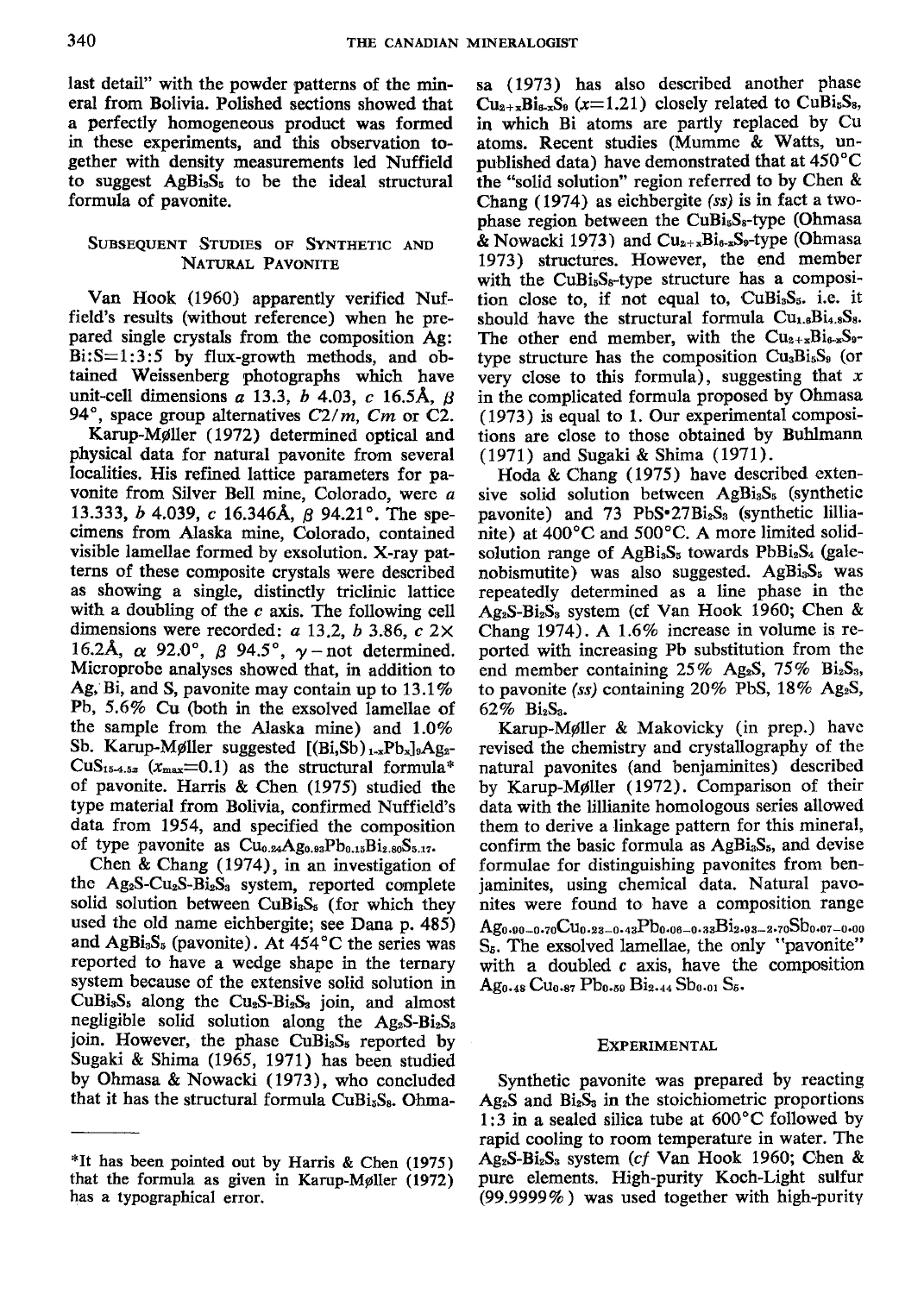

FIG. 1.  $T-X$  diagram showing synthetic runs (present work and published data) for determination of the chemical composition of synthetic pavonite. Solid circles: one-phase runs; half-filled circles: two-phase runs.

Merck bismuth  $(<50$  ppm total metallic) and Koch-Light Ag-wire  $(99.98\%)$ .

Synthetic pavonite has been described as a line phase by Van Hook (1960), Craig (1967), Chen & Chang (1974) and Hoda & Chang (1975). Evidence for even a limited solid-solution ranse along the  $Ag_2S-Bi_2S_3$  join has never been given. Our X-ray powder-pattern peaks were extremely sharp, indicating that the bulk crystalline material which we prepared was a single phase. However, in view of the results of the structure refinement, it seemed possible that there could be some replacement of Bi by Ag in some of the octahedral sites. Therefore, we thought it necessary to re-investigate the possibility of a range of solid solution in pavonite. Our results and those of others (summarized in Fig. 1) confirm that synthetic pavonite has, at most, a very limited solid-solution range. However, the following point should be mentioned.

In preparing synthetic pavonite we have found it somewhat difficult to get all of the

TABLE 1. CRYSTALLOGRAPHIC DATA FOR AgRisSe

| Symmetry                                          | Monoclinic                                                                  |  |  |
|---------------------------------------------------|-----------------------------------------------------------------------------|--|--|
| Unit-cell dimensions                              | а = 13.305(2)Ă<br>$b = 4.042(1)$<br>$c = 16.417(2)$<br>$\beta = 94.02(1)$ ° |  |  |
| Systematically absent reflections                 | hkl: h+k # 2n<br>hol: h 4 2n                                                |  |  |
| Space-group alternatives                          | $C2/m$ , $Cm$ , $C2$                                                        |  |  |
| $D$ (calc.)                                       | $6.79$ q/cm <sup>3</sup>                                                    |  |  |
| $\n  D(meas.)\n$                                  | $6.74 \pm (0.05)^*$                                                         |  |  |
| 2                                                 | 4                                                                           |  |  |
| Radiation                                         | Cuka                                                                        |  |  |
| Total number of reflections                       | 510                                                                         |  |  |
| Linear absorption coefficient (cm <sup>-1</sup> ) | 1428                                                                        |  |  |

\*Measured in CHBr<sub>3</sub> at 25°C. Nuffield (1953) obtained a value<br>of 6.46 for natural material of non-ideal composition.

AgeS to react. Thus, regrinding and further reheating were necessary. We also observed that, in the sealed tubes, a small amount of crystalline material formed away from the main charge. This was found, when investigated by singlecrystal techniques, to be  $Bi<sub>2</sub>S<sub>3</sub>$ . The amounts were small, less than 5 mg in a charge of 400 mg. This effect could be a compensation for a loss of Ag<sub>2</sub>S (to walls) which was undetected, or could indicate only a  $1\%$  departure from stoichiometry towards a silver-rich phase. Polished 40 50  $A_0 = S \rightarrow$  sections of our synthetic material confirmed

TABLE 2. X-RAY POWDER DATA FOR SYNTHETIC AgBi<sub>3</sub>S<sub>3</sub>\*

| ħ             | κ       | ı                       | $d_{\rm obs}$  | $d_{\rm calc}$<br>$x_{obs}$      | п                    | k                   | ı      | $d_{\rm obs}$  | $d_{\rm calc}$   | $T_{obs}$      |
|---------------|---------|-------------------------|----------------|----------------------------------|----------------------|---------------------|--------|----------------|------------------|----------------|
| ٥<br>2        | o<br>0  | 2<br>0                  | 8,176<br>6.630 | 8,190<br>≺ 1<br>6.637            | 2<br>3               | 2                   | 4      | 1.735          | 1.735            | 7              |
| 2             | Ò       | ī                       | 6.297          | 6.309                            | ı<br>4               | $\ddot{\textbf{2}}$ | O      | 1.726          | 1.726) 15        |                |
| o             | ٥       | 3                       | 5,458          | 5.459                            | 12<br>$\overline{2}$ | o                   | 9      |                | 1.725)           |                |
| 2             | o       | $\overline{\mathbf{z}}$ | 5.325          | 5.340                            | 15                   |                     |        |                |                  |                |
|               |         |                         |                |                                  | 7                    | ı                   | T      | 1.719          | 1.719            | 13             |
| o             | 0       | 4                       | 4,086          | 4.094)                           | 20<br>4              | ٥                   | 8      | 1.690          | 1.690            | 2              |
| 2             | ٥       | з                       |                | 4.079)                           |                      |                     |        |                |                  |                |
|               |         |                         |                |                                  | 8                    | ٥                   | ٥      | 1,660          | 1.659)           |                |
| 1             | ı       | o                       | 3.865          | 3,868                            | 6<br>6               | 0                   | 6      |                | 1.662)           | 7              |
| 2             | 0       | 4                       | 3,598          | 3,599                            | 68<br>7              | ı                   | 2      |                | 1.659)           |                |
| $\frac{1}{1}$ | ı       | ź                       | 3,521          | 3.525<br>≺ 1                     |                      |                     |        |                |                  |                |
|               | ı       | $\overline{a}$          | 3.464          | 51<br>3,470                      | 5                    | 1                   | 6      | 1,674          | 1.674            | 3              |
| 2             | ٥       | 4                       | 3.383          | 3,380<br>53                      | 2                    | 2                   | 5      | 1.650          | 1,650            | 5              |
|               |         |                         |                |                                  |                      |                     |        |                |                  |                |
| 4             | o       | o                       | 3.317          | 3,318<br>34                      | 8                    | 0                   | 1      | 1,639          | 1.639) 13        |                |
| 4             | o       | $\frac{1}{3}$           | 3.204          | 3.209)<br>12                     | 0                    | 0                   | 10     |                | 1.638)           |                |
| 2             | ı       |                         | 3,188          | 3,187)                           | 2                    | 2                   | ē      | 1.593          | 1.593            | 2              |
|               |         |                         |                |                                  | 2                    | 2                   | 6      | 1.562          | 1.563            | 3              |
| 1<br>3        | ı       | 3                       | 3.122          | 3,126                            | 5                    |                     |        |                |                  |                |
| 3             | 1<br>ı  | ٥<br>ī                  | 2.981          | 15<br>2.985                      | 4                    | 2                   | ē      | 1.483          | 1,484)           | 4              |
|               |         |                         | 2.960          | 2.961<br>27                      | 7                    | ı                   | 5      |                | 1.482)           |                |
| 4             | ٥       | 3                       | 2.929          | 2.928)                           | 7<br>3               |                     |        |                |                  |                |
| э             | ı       | ı                       | 2.911          | 2,912)                           | 8                    | $\mathbf{o}$        | 1 IO   | 1.465          | 1,465)           | 2              |
| 3             | ı       | ž                       | 2,848          | 2,848<br>100                     |                      |                     | 7      |                | 1.464)           |                |
|               |         |                         |                |                                  | 6                    | o                   | 8      |                |                  |                |
| 3             | ı       | 2                       | 2.761          | 2.762)<br>13                     | S                    | ı                   | ğ      | 1.453          | 1,453            | 4              |
| 4             | ٥       | 3                       |                | 2,754)                           | 0                    | 2                   | 8      | 1.449<br>1,439 | 1,449            | $\overline{2}$ |
| 0             | ٥       |                         | 2.731          | 2,730                            | 3<br>4               | 0                   | 10     | 1.430          | 1,438<br>1.429   | 3              |
| 3             | 1       | $\frac{6}{3}$           | 2.673          | 2,673                            | 3                    |                     |        |                |                  | 5              |
| 2             | ٥       | Ŝ,                      | 2.588          | 2.589<br>10                      | 6                    | 2                   | ā      | 1,424          | 1.424)           | 9              |
|               |         |                         |                |                                  | 6                    | 2                   | з      |                | 1.423)           |                |
| 3             | ı       | 3                       | 2,567          | 2.568                            | 7                    |                     |        |                |                  |                |
|               |         |                         |                |                                  | 8                    | O                   | 7      | 1.399          | 1.399)           | 2              |
| 4             | O       | 4                       | 2.494          | 2.494                            | 3<br>1               | ı                   | π      |                | 1,400)           |                |
| 2             | 0       | 6                       | 2.464          | 2.464                            | 8                    |                     |        |                |                  |                |
| 3             | 1       | 4                       | 2,358          | 2.359<br>$\overline{\mathbf{c}}$ | 6                    | 2                   | 4      | 1.380          | 1.380)           | 4              |
| D             | o       | 7                       | 2.338          | 2,340<br>ı                       | 1                    | 1                   | 11     |                | 1.381)           |                |
|               |         |                         |                |                                  |                      |                     |        |                |                  |                |
| ı             | ı       | 7                       | 2.251          | 2.252<br>30                      | 5                    | ı                   | 9      | 1.369          | 1,368            | 1              |
| 1             | 1       | 6                       | 2,209          | 2,209)<br>13                     | з                    | ı                   | п      | 1.358          | 1,358)           | 5              |
| 6<br>6        | o<br>Ó  | o<br>2                  |                | 2.212)                           | 7                    | ı                   | ä      |                | 1,359)           |                |
| 3             | ı       | 5                       | 2.175          | 2.174<br>8                       |                      |                     |        |                |                  |                |
| 5             | ı       |                         | 2.155<br>2.110 | 2.156<br>2<br>2.111<br>9         | 7<br>4               | ı                   | 7<br>ā | 1,344          | 1.344)           | 2              |
| 6             | o       | 2<br>3                  | 2.101          | 2.102<br>11                      |                      | 2                   |        |                | 1.344)           |                |
| o             | o       | 8                       | 2.047          | 2.048<br>25                      | 9                    | ı                   | 3      | 1.322          |                  |                |
|               |         |                         |                |                                  | ı                    | 3                   | 2      |                | 1,322)           | 8              |
| o             | $\cdot$ |                         | 2.022          | 2.0211<br>42                     | 8                    | 0                   | 7      | 1.311          | 1.322)<br>1,311) | 2              |
| 1             | ı       | 0<br>7                  |                | 2,020)                           | 10                   | $\mathbf{O}$        | 3      |                | 1.311)           |                |
|               |         |                         |                |                                  |                      |                     |        |                |                  |                |
| 5             | ı       | 3<br>4                  | 2.016          | 2,014<br>29                      | 8                    | 2                   | ī      | 1.284          | 1.284)           | 5              |
| 6             | 0       |                         | 2.006          | 2,006<br>16                      | 6                    | 2                   | 6      |                | 1,284)           |                |
| 6<br>3        | ۰<br>1  | 3<br>6                  | 2,002<br>1.969 | 2.002<br>3<br>10                 |                      |                     |        |                |                  |                |
| 2             | ٥       | 8                       | 1.919          | 1.969<br>2                       | 4                    | ٥                   | 12     | 1.232          | 1,232)           | з              |
|               |         |                         |                | 1,919                            | 6                    | 2                   | 7      |                | 1,232)           |                |
| 5             | ı       | 3                       | 1.890          | 1.889)                           |                      |                     |        |                |                  |                |
| 6             | ٥       | 4                       |                | 1.892)<br>11                     |                      |                     |        |                |                  |                |
| 2             | 2       | ż                       |                | 1.891)                           |                      |                     |        |                |                  |                |
|               |         |                         |                |                                  |                      |                     |        |                |                  |                |
| 4             | 0       | 7                       | 1,852          | 3<br>1.852                       |                      |                     |        |                |                  |                |
| 1             | ı       | ä                       | 1.825          | 1.825<br>8                       |                      |                     |        |                |                  |                |
|               |         |                         |                |                                  |                      |                     |        |                |                  |                |
| 3             | 1       | 7                       | 1,800          | 1.800)<br>8                      |                      |                     |        |                |                  |                |
| 4             | 0       | ā                       |                | 1,799)                           |                      |                     |        |                |                  |                |
| ı             | ı       | 8                       | 1.795          | 1.794<br>ı                       |                      |                     |        |                |                  |                |
| 5             | ı       | õ                       | 1,773          | 1,773<br>5.                      |                      |                     |        |                |                  |                |
| 2             | 2       | 7                       | 1.763          | 1,763<br>15                      |                      |                     |        |                |                  |                |

 $*$  CaKe

Caption:  $AgBi<sub>3</sub>S<sub>3</sub>$  should be  $AgBi<sub>3</sub>S<sub>5</sub>$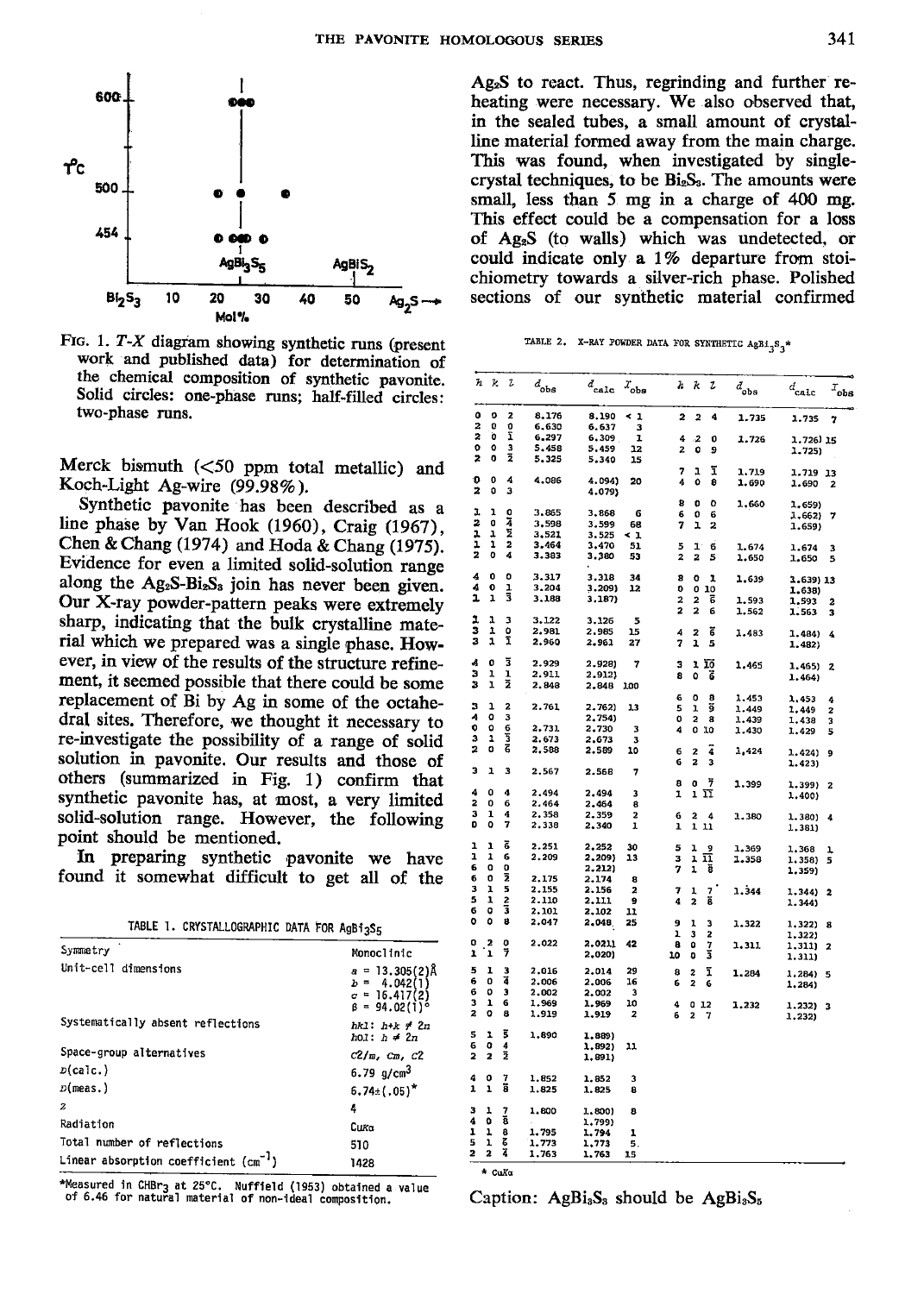Nuffield's (1954) earlier result that only a homo--<br>geneous single phase can be recognized.

The powder diffractometer pattern from the compound thus formed corresponded closely with those of previously reported synthetic pavonite (Van Hook 1960) and natural pavonite (Nuffield 1954; Karup-Møller 1972). The unitcell dimensions and space-group alternatives (Table 1) obtained from Weissenberg films from small single crystals were also close to those reported previously. Powder data (Iable 2) were collected with a Philips diffractometer from specimens internally calibrated with  $KCl(a=$ 6.2929Å) using CuK $\alpha$  radiation and slow scans  $(1/2)$   $\degree$ /min). The data were refined by a leastsquares procedure to *a*  $13.305(2)$ , *b*  $4.042(1)$ ,  $\dot{c}$  16.417(2)Å,  $\beta$  94.02(1)°. The systematic absences of the  $h0l$ ,  $h1l$  and  $h2l$  Weissenberg films recorded about the short  $4\text{\AA}$  axis, namely hkl,  $h+k+2n$ ; hol(  $h+2n$ , defined the space group alternatives as  $C2/m$ . Cm or C2.

Intensity data were collected using an integrating Weissenberg carnera, multiple film packs and  $CuK_{\alpha}$  radiation, and were corrected for Lorentz and polarization effects. Corrections for absorption were performed with the program ABSNTST (Blount 1966) in which the crystal shape was approximated by seven planar surfaces, and calculations were accomplished with a  $4 \times 16 \times 16$  grid.

The departure of the crystal from a flat plate bounded by the "pinacoids"  $\{100\}$ ,  $\{010\}$ ,  $\{001\}$ only took into account a small chip off one of the edges normal to [010]. Good agreement between equivalent reflections on the Weissenberg films was observed. The discrepancy between ninety equivalent reflections, thirty from each level, when averaged overall was found to be less than 5% after the absorption corrections were applied. However the high linear absorption coefficient  $(1428 \text{ cm}^{-1})$  and the only approximate description of the crystal shape due to its small size  $(.03\times0.3\times.007$  mm) were obviously the main factors which limited both the accuracy of the final set of structure factors and the subsequent level of refinement of the structure.

|  |  | TABLE 3. ATOMIC COORDINATES IN SYNTHETIC PAVONITE, AgBi3S5 |  |  |  |  |
|--|--|------------------------------------------------------------|--|--|--|--|
|--|--|------------------------------------------------------------|--|--|--|--|

| Atom                                           | x                                                           | y                  | $\boldsymbol{z}$                                              | $_B(\lambda^2)$                                          |
|------------------------------------------------|-------------------------------------------------------------|--------------------|---------------------------------------------------------------|----------------------------------------------------------|
| Bi(1)<br>Bi(2)<br>Bi(3)                        | .2369(6)<br>.4722(6)<br>.2192(5)                            | a<br>0<br>0        | .1110(4)<br>.2169(4)<br>.3891(5)                              | 1.85(15)<br>2.07(17)<br>2.17(17)                         |
| Ag(1)<br>Ag(2)                                 | 0<br>0                                                      | 0<br>$\frac{3}{2}$ | 0<br>į                                                        | 2.51(44)<br>2.43(43)                                     |
| S(1)<br>S(2)<br>S(3)<br>si<br>به.<br>'5)<br>s( | .3688(32)<br>.0979(38)<br>.3386(30<br>.0772(33<br>.3439(33) | 0<br>0.48-48-42    | .0534(26)<br>.1479(30)<br>.2612(24)<br>.3603(26)<br>.4664(27) | 1.20(75)<br>2.20(100)<br>.99(75)<br>1.38(82)<br>1.50(85) |
|                                                |                                                             |                    |                                                               |                                                          |

# STRUCTURE DETERMINATION, REFINEMENT AND DESCRIPTION

# Structure determination and refinement

Because of the short  $\dot{b}$ -repeat distance, the structure solution was attempted using the hol data to construct a Patterson function  $\rho$  $(u,0,w)$ . Reflections with  $k = 0, 2$  showed the same intensity distribution, a reciprocal-space feature which is characteristic of many Bi-sulfosalt structures, and which indicated that all of the atoms in this structure were in planes normal to the b axis, separated by  $\frac{1}{2}$  the repeat distance of 4A. Therefore, only the two-fold and fourfold sites at  $y=0$  and  $\frac{1}{2}$  of the most probable space group  $C2/m$  were considered in the model derived from the Patterson projection. Using the  $h0l$  data, three Bi, two Ag and five S atomic sites were located by structure-factor and Fourier calculations. Neutral scattering curyes were used (Cromer & Waber 1965) and anomalous dispersion corrections were made for Bi. The atomic positions, their temperature factors and occupances refined by a least-squares version of ORFLS (Busing  $et$  al. 1961) are given in Table 3. The weighting scheme of Cruickshank et al. (1961) was used.

In order to ensure that the displacements of tho nearly octahedral atoms of Bi from the ideal octahedral position were correct, several attempts were made to move them in various directions off the refined positions. In all the subsequent refinement cycles these atoms returned to the same (above) positions which suggests their correctness.

Refinement proceeded to give an R-value of 0.11 when the shifts of all parameters were less than  $\frac{1}{3}$  of their *esd's*. This is a relatively high value, but without doubt due to the high absorption coefficient. The observed and calculated structure factors are presented in Table 4\*. Interatomic distances and angles are tabulated in Table 5.

## Description of the structure

The structure contains three independent Bi atoms (Fig. 2). Bi(1) is nearly octahedrally coordinated with bond distances  $(2.73(x1), 2.83)$  $(x2)$ , 2.88(x2), 2.96(x1)Å. Bi(2) is also in an octahedral site, with bond distances  $2.65(x1)$ , 2.82(x2), 2.90(x2), and 2.93(x1)Å. Bi(3) is coordinated by five close and three additional,

sTable 4 is available, at a nominal charge, from the Depository of Unpublished Data, CISTI, National Research Council of Canada, Ottawa, Canada, KIA 0s2.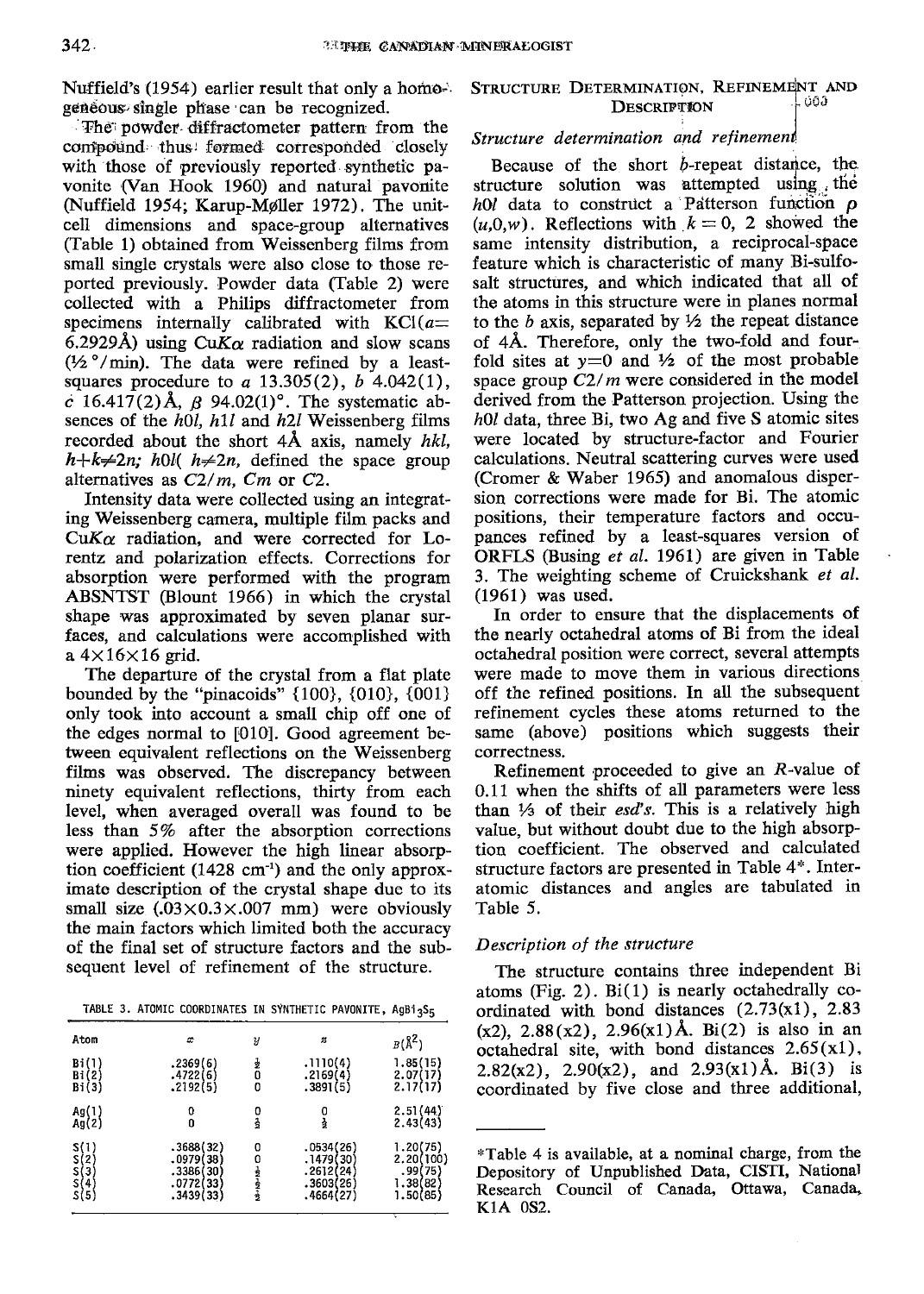TABLE 5. INTERATOMIC DISTANCES AND BOND ANGLES IN SYNTHETIC PAVONITE

| Interatomic distance                                                                                                                                                                                                                                                         |                                                                                                                                                                                                                                                                                              | Bond angles                                                                                                                                                                                                                                                                                                                                                                                                                                                                                                                                                                                                                                                                                                                                                                                                                                                                                                                                     |
|------------------------------------------------------------------------------------------------------------------------------------------------------------------------------------------------------------------------------------------------------------------------------|----------------------------------------------------------------------------------------------------------------------------------------------------------------------------------------------------------------------------------------------------------------------------------------------|-------------------------------------------------------------------------------------------------------------------------------------------------------------------------------------------------------------------------------------------------------------------------------------------------------------------------------------------------------------------------------------------------------------------------------------------------------------------------------------------------------------------------------------------------------------------------------------------------------------------------------------------------------------------------------------------------------------------------------------------------------------------------------------------------------------------------------------------------------------------------------------------------------------------------------------------------|
| $Bi(1)-S(3)$<br>s(2)<br>s(1)1<br>S(1)<br>$B1(2)-S(4)$<br>$\begin{array}{c} s(3) \\ s(2) \\ s(1) \end{array}$<br>$B(3)-S(5)$ <sup>1</sup><br>$\left(4\right)$<br>$\begin{array}{c} 5(4) \\ 5(5) \\ 5(3) \\ 5(2) \end{array}$<br>$Ag(1)-S(2)$<br>s(1)1<br>$Ag(2)-S(4)$<br>S(5) | $2.73(3)$ x1<br>$2.83(4) \times 2$<br>2.88(3)x2<br>2.96(4)x1<br>$2.65(4)$ x1<br>2.82(3)x2<br>$2.90(4)$ x2<br>$2.93(4) \times 1$<br>$2.57(3) \times 7$<br>$2.78(3)x2$<br>$2.86(3)x2$<br>$3.39(4) \times 2$<br>$4.17(5)$ x1<br>$2.67(5) \times 2$<br>$2.85(3)$ x4<br>2.58(3)x2<br>$2.92(3)$ x4 | $1)$ <sup>1</sup> -Bi(1)-S(1)<br>87.8<br>$\mathbb{S}^j$<br>ı<br>-B‡ (<br>89.1<br>si<br>$3)-Bi(1)$<br>-s(<br>91.2<br>S(2)-Bi(1)-S(2)<br>90.9<br>$1\overline{)1-B1(1)-S(2)}$<br>s(<br>85.4<br>3)-Bi(<br>s(<br>-S(2)<br>95.6<br>S(1)-Bi(1)-S(2)<br>89.6<br>S(1<br>-S(2)]<br>-Bi(2)<br>83.6<br>-s(2)1<br>S<br>$\left( 2\right)$<br>-B1(2)<br>88.2<br>$s(4)-B1(2)-S(2)1\ns(1)-B1(2)-S(3)\ns(3)-B1(2)-S(3)\ns(4)-B1(2)-S(3)\ns(2)-B1(2)-S(3)$<br>93.7<br>88.4<br>91.5<br>94.2<br>89.6<br>$S(5)^{1}-Bf(3)-S(4)$<br>84.0<br>$S(4) - B1(3) - S(4)$<br>S(5) <sup>1</sup> -B1(3)-S(5)<br>S(5)-B1(3)-S(5)<br>93.0<br>78.9<br>90.1<br>Ś<br>$4)-B1(3)-S(5)$<br>85.9<br>S(2)-Ag(1)-S(1<br>89.5<br>$S(2) = Ag(1) - S(1)$<br>$S(1) = Ag(1) - S(1)$<br>$S(1) = Ag(1) - S(1)$<br>$S(4) = Ag(2) - S(5)$<br>90.5<br>١I<br>90.3<br>11<br>89.7<br>ı<br>98.9<br>11<br>$S(4) - Ag(2) - S(5)$<br>81.2<br>$s(5) - Ag(2) - s(5)$<br>87.4<br>$s(5) - Ag(2) - S(5)11$<br>92.6 |

much more distant, sulfur atoms at bond distances of  $2.57(x1)$ ,  $2.78(x2)$ , and  $2.86(x2)$ , 3.39(x2) and  $4.17(x1)$ Å.

The coordination polyhedron of Bi(3) is a square pyramid  $[BiS_{a+2}]$  (the  $p^3d^2s^2$  configuration). The deformed octahedra of Bi(l) and  $Bi(2)$ , however, approach the  $[BiS<sub>1+5</sub>]$  type of Kupcik (1972). The latter case suggests considerable  $p-d$  hybridization of the bonds in the planes perpendicular to the remaining short  $p$  bond.

Ag(1) has octahedral coordination with bonds 2.67(x2) and 2.85(x4) Å. The Ag(2) site is also flattened octahedral with bonds of  $2.58(x2)$  and 2.92(x4)Å. Both silver sites, especially  $Ag(2)$ , tend towards a 2-fold linear coordination.

The crystal structure of pavonite (Fig. 2) is composed of two types of slabs, parallel to (001). The thicker slabs represent continuous layers of little-deformed galena-like structure with only small departures from the cubic close packing of sulfur atoms. The slabs are parallel to  $(113)$ of the galena submotive, and  $[110]_{\text{Pb}}$  corresponds to twice the  $b$  parameter of pavonite.  $[001]_{\text{PbS}}$  is parallel to  $[2/301]_{\text{pavonic}}$ . The slabs have zig-zag boundaries, with the coordination octahedra of Bi(2) protruding. All thick slabs have the same orientation and, with good approximation, adjacent slabs are out of phase by  $\frac{1}{2}$ [001]<sub>PbS</sub>. It is convenient to describe the thickness of the slab by the number of octahedra in a chain of octahedra (sharing common edges) that stretch across the slab in the direction  $[1\bar{1}0]_{\text{PbS}}$ , i.e.  $[10\frac{2}{5}]_{\text{pavonic}}$ . In the pavonite structure this number,  $N$ , is equal to 5.



FIG. 2. Crystal structure of synthetic pavonite,  $AgBi<sub>3</sub>S<sub>5</sub>$ , viewed along the b axis. Empty circles denote atoms with  $y=0$ , shaded-circle atoms with  $y=$ 1/2. Tbick galena-like slabs with five octahedra per chain are hatched. Very long Bi-S distances are indicated by broken lines.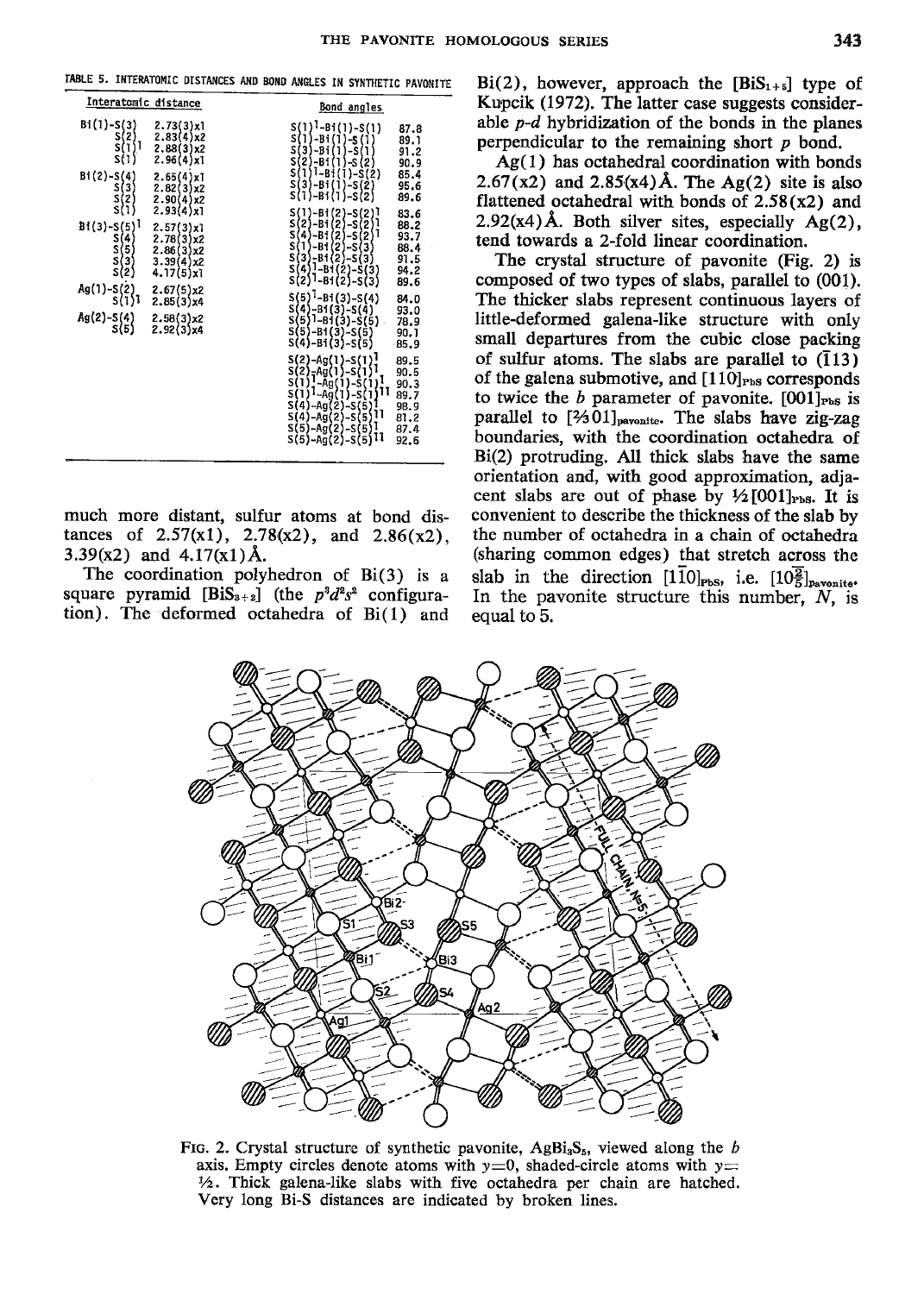The thinner slabs contain only one octahedron, that of Ag(2), which alternates with paired squared pyramids of Bi(3). The two layers are mutually connected by the short  $Bi(2) - S(4)$ bonds.  $S(4)$ , shared by  $Bi(2)$  and  $Ag(2)$ , is common to both types of slabs.

# STRUCTURE AFFINITIES OF PAVONITE

Pavonite represents a type member of a homologous series which will hereafter be called the pavonite homologous series. Phases of this series, in their idealized forrn, are composed of two alternative types of slabs (Fig. 2):

(1) Thinner slabs composed of single  $[MeS_6]$ coordination octahedra alternating with paired square pyramids  $[BiS<sub>s</sub>]$ . Thus, the slabs have the composition  $[Me^{oct}Bi_2S_4]$  where Bi stands for Bi, and partly also for Sb and (Bi,Pb).

(2) Thicker "galena-like" slabs with a variable number N of complete, little-deformed coordination octahedra. Their composition is  $[M_{\ell_N}^{\text{oct}}S_{N+3}]$ 



FIG. 3. Idealized structure of the payonite homologue  ${}^{2}P$  (phase V of Takeuchi et al.  $\sim PbBi_4S_7$ ). Large circles denote sulfur atoms, small circles metal atoms. Thick circles indicate atoms with  $y=0$ , thin circles atoms with  $y=1/2$ . Long Bi-S distances are indicated by broken lines.



Ftg. 4. Idealized structure of the pavonite homologue  ${}^{3}P$  ( $\sim$ CuBi<sub>5</sub>S<sub>8</sub>). All explanations are given in Fig. 2.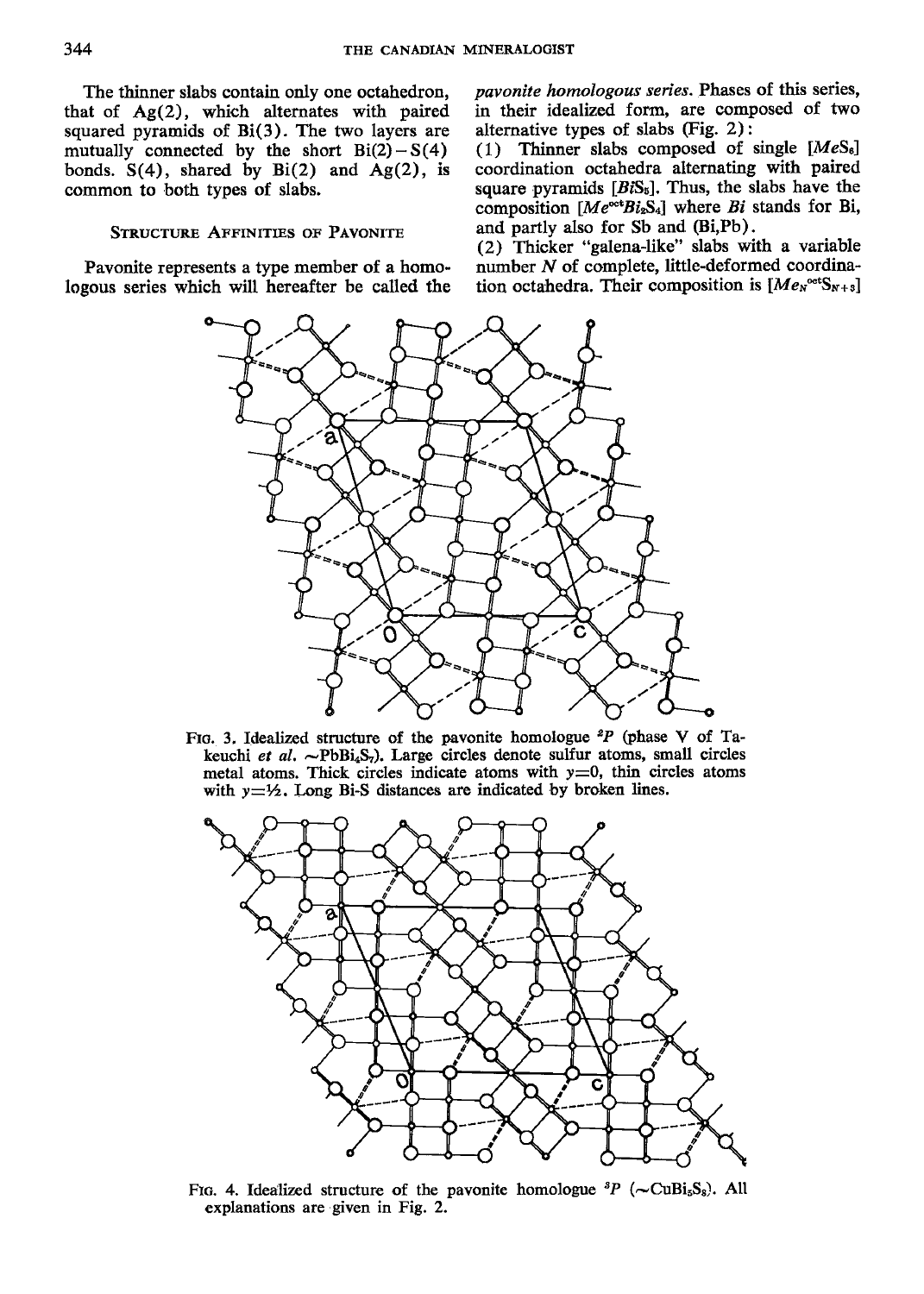with two out of  $(N+3)$  sulfur atoms in common with the thinner slabs.

The two types of slabs are mutually oriented in such a way that the complete structure approximates the zig-zag pattern of lillianite homologues (Makovicky & Karup-Møller 1977). The slabs are interconnected via common sulfur atoms shared by the most protruding octahedron of the thicker slabs and the single octahedron of the thinner slabs. This arrangement ensures that the Bi atoms of the square pyramids only have (three) very long distances to the sulfur atoms of the thicker slabs.

Different members of the pavonite homologous series may be denoted by the symbol  ${}^{N}P$ , where  $N$  is the number of octahedra per one diagonal octahedral chain of their ihicker slabs (see above). The general chemical formula of the pavonite homologues is then:

## $Me^{ot}N+1} Bi_2 S_{N+5}$

Different pavonite homologues may contain different metals, as well as Bi, in the octahedral Me positions. In the known homologues these metals are Pb, Ag and Cu, sometimes partly substituting for each other. Thus, the pavonite homologous series can be thought of as "heteroelemental"\*, contrary to the related lillianite homologous series (Makovicky & Karup-Møller 1977) which is composed of only Pb, Bi and Ag in variable proportions, and is thus "isoelemental".

The first known member of the series is PbBi<sub>4</sub>S<sub>7</sub> with  $N=2$  (phase V of Takeuchi et al. l974a,b), The general formula applied to this N,  $Me<sub>3</sub>^{\text{oct}}Bi<sub>2</sub>S<sub>7</sub>$  requires one divalent and two trivalent atoms in the octahedral positions of the structure (Fig. 3). Takeuchi et al. (1974) believe that Pb and Bi are statistically distributed over the available metal sites, with the  $Bi$  site representing primarily a Bi site. Univalent metals cannot form the  ${}^{2}P$  structure unless they are accompanied by at least quadrivalent metals.

 ${}^{3}P$  (Fig. 4) is represented by the structural arrangement ascribed to CuBi<sub>s</sub>S<sub>s</sub> by Ohmasa & Nowacki (1973). Recent studies (Mumme & Watts unpublished) support Buhlmann's (1971) results which indicate that, in the pseudo-binary system  $Cu<sub>2</sub>S-Bi<sub>2</sub>S<sub>3</sub>$ , the phase  $CuBi<sub>5</sub>S<sub>8</sub>$  does not exist at the temperature at which it was purported to have formed. The composition CuBi<sub>s</sub>S<sub>s</sub> forms a mixed-phase assemblage of  $Bi<sub>2</sub>S<sub>3</sub>$  and a phase very close to, if not equal to,  $\text{CuBi}_3\text{S}_5$  (see also Chen & Chang 1974), but which has the  ${}^{3}P$ 

structure and apparently has the structural formula  $Cu_{1,8}Bi_{4,8}S_8$ . Due to this as yet unresolved compositional problem, we prefer to refer to the ? structure determined by Ohmasa & Nowacki  $(1973)$  as  $\sim$ CuBi<sub>5</sub>S<sub>8</sub>.

The configuration of the boundary area between the thinner and thicker slabs in the structure of  $\sim$ CuBi<sub>5</sub>S<sub>8</sub> closely resembles that in pavonite. Copper'occupies' the single coordination octahedron of the thinner slabs split into two<br>statistical 'half atoms' situated in the 'upper' and 'lower' (along  $b$ ) flat-tetrahedral halves of the coordination octahedron.

Ohmasa (1973) described the crystal structure of  $Cu_{2+x}Bi_{6-x}S_9$  (x=1.21) that represents <sup>4</sup>P. The octahedral columns parallel to  $b$ , of the thinner slabs, are supposedly occupied by copper atoms split into four statistical positions and placed at the same height, y, as the S and Bi atoms. Also, the marginal Bi atoms of the thicker layers show partial occupancies and partial substitutions by Cu atoms. The latter are placed in the trigonal planar sites in those faces, parallel to  $b$ , of the Bi coordination octahedra which are oriented towards the interlayer space (Fig. 2 in Ohmasa 1973). The observed superstructure along the  $b$ axis is interpreted by Ohmasa (personal comm ) as a periodical alternation of Cu-rich and Birich portions of the columns of octahedra in this direction. Ohmasa's proposal features correctly the thinner structural slabs and the N value of his thicker slabs (equal to 4) agrees fully with the expectations based on the lattice geometry of  ${}^{4}P$  (cf Makovicky & Karup-Møller 1977). Mumme & Watts (unpublished) have isolated crystals which contain large-scale oriented intergrowths of  ${}^{3}P$  and  ${}^{4}P$ ; thus, it is possible that Ohmasa examined an integrowth of  ${}^{3}P$  and  ${}^{4}P$ and treated it as  ${}^{4}P$ . Therefore, it is also possible that although the basic features of the structure proposed for  $Cu_{2+x}Bi_{6-x}S_9$  (x=1.21) are probably correct, not all features described bv Ohmasa (1973) might be real and the structure may need some revision.

 ${}^{5}P$  is known only as the structure of pavonite  $(Ag_2Bi_6S_{10}$  in the above notation).  ${}^6P$  remains undescribed.  $P$  (Fig. 5) has not been found among solved structures but both the crystallography and the chemistry of benjaminite suggest that this mineral is the pavonite homologue with  $N$ equal to 7. In all known cases its composition is basically  $Ag_3Bi_7S_{12}$ , with Ag and Bi partly substituted by other metals, principally Cu and Pb (Karup-Møller & Makovicky, in prep.).

The thinner slab in its classical form  $[HgSb_2S_4]$ is also present in livingstonite HgSb<sub>4</sub>S<sub>8</sub> (Niizeki & Buerger 1957; Srikrishnan & Nowacki 1975). Hg is octahedrally coordinated but the octahedra

<sup>\*</sup>Such terms relate only to the principal components of the phases in the series. There are no *pure* "hetero" or "iso-elemental" types.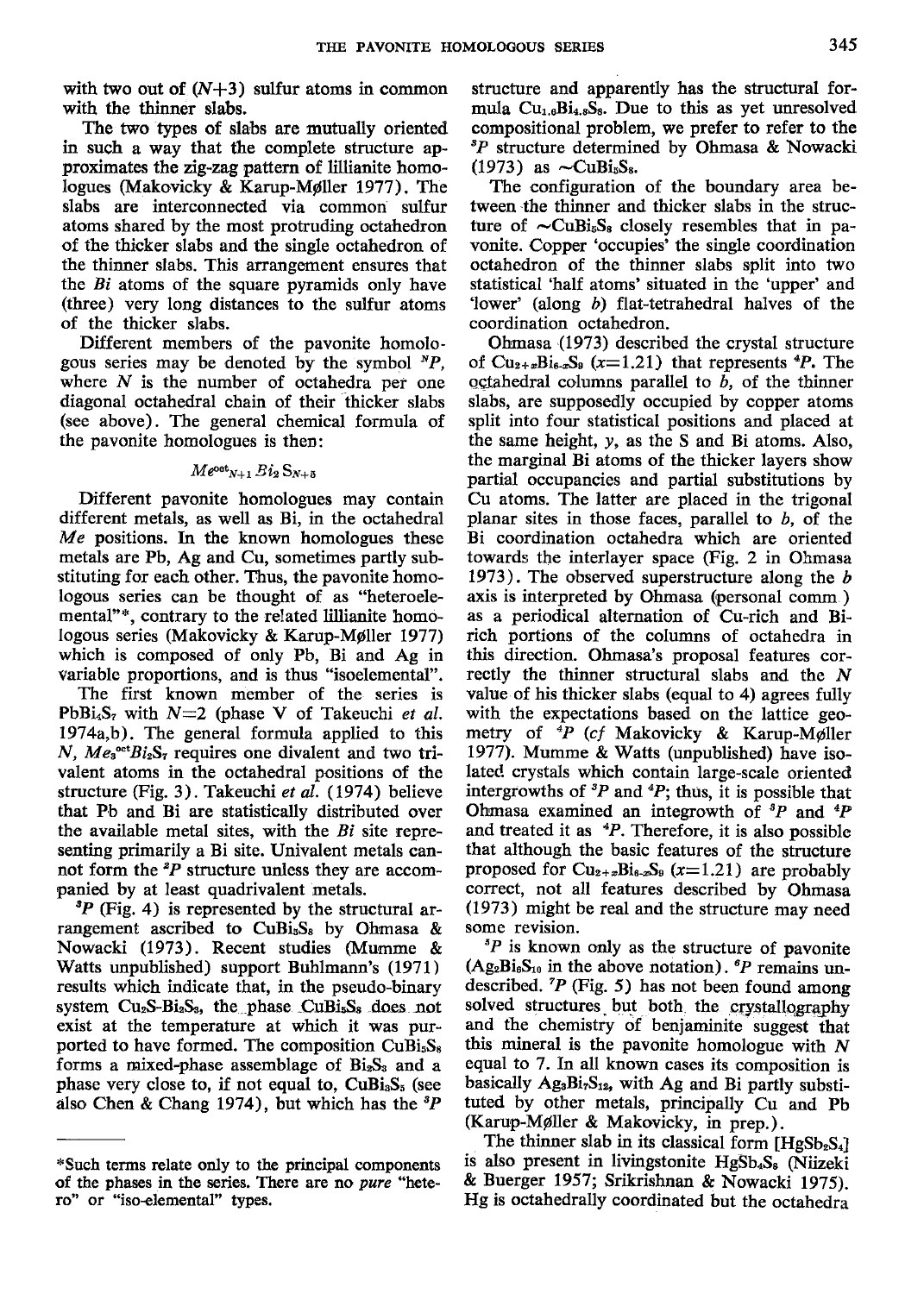

Ftg. 5. Idealized structure of the pavonite homologue  $\mathbb{Z}P$  (benjaminite). All explanations as in Figure 2.

are very much flattened so that the Hg atoms actually have linear coordination with only two close sulfur neighbors. The size and shape of the Hg octahedra require arrangement of shorter and longer Sb-S bonds different from those in pavonite.

The matching  $[Sb_2S_4]$  slab only vaguely approximates an octahedral layer with  $N$  equal to 2. In comparison to the pavonite homologues it is shifted by  $b/2$ . Therefore, the octahedral bonds, which connect the two kinds of slabs in the pavonite homologues, disappear. The two kinds of layers are bound only by weak interactions. The occurrence of the  $S_2$  group can be explained by the necessity to build a slab which is coherent with the  $[HgSb<sub>2</sub>S<sub>4</sub>]$  slab from only relatively small  $[SbS<sub>s</sub>]$  pyramids. The structure of livingstonite suggests that purely Sb structures of pavonite type may not exist due to the reluctance of Sb to form nearly regular coordination octahedra, i.e. galena-like layers composed nearly of pure Sb.

The pavonite structure type is closely related to the lillianite structure type (Makovicky & Karup-Møller 1977). If the idealized linkage patterns (illustrated in Figs.  $2-5$ ) of the two types are compared, the principal difference rests in the replacement of the square-pyramidal bismuth atom with the three additional long Bi-S distances (i.e.  $[BiS_{3+2+(3)}]$ ) by a Pb atom in a trigonal prismatic coordination, capped on two prismatic faces (i.e.  $[PbS_{6+2}]$ ). The geometrical configuration of the sulfur atoms remains nearly unchanged in this exchange. Favonite homologues in this way parallel hypothetical lillianite homologues wiih only one octahedron in one

(thinner) set of alternating slabs and with  $N$ octahedra'in the other (thicker) set of slabs.

## PAVONITE SOLID-SOLUTION RANGES

The continuous solid solution between  $AgBi<sub>35</sub>$ ,  $CuBi<sub>3</sub>S<sub>5</sub>$ , and  $Cu<sub>3</sub>Bi<sub>5</sub>S<sub>9</sub>$  reported by Chen & Chang  $(1974)$  has been mentioned above. However, there are actually three compounds here whicb represent the three distinct pavonite homologues  ${}^{3}P$ ,  ${}^{4}P$  and  ${}^{5}P$  described above. Thus, the compounds are not isostructural and a true solid solution among them cannot exist within the stabiiity range of the above three structures. The existence of oriented intergrowths with fully periodic or disordered slabs sequences is a likely alternative, and large-scale oriented intergrowths have been observed by us between the two Cu-Bi sulfosalts where the dimensional misfit is minimal. It should also be stressed that the powder patterns of various pavonite homologues will in general resemble each other (compare the powder data for pavonite and benjaminite which are given in Harris & Chen i975), and the powder pattern of a mixture of two or more  $P$ 's might easily be interpreted as a solid solution of them.

The structural data (present work and Takagi & Takeuchi L972) and, the compositions of natural phases (Makovicky & Karup-Møller 1977) contradict Hoda & Chang's  $(1975)$  proposal of a solid solution between lillianite and pavonite. The crystal structure of pavonite can be paralleled to a hypothetical lillianite homologue  $^{1,5}L$ (Makovicky & Karup-Møller 1977), which has a set of one-octahedron-wide galena-like slabs alternating with a set of five-octahedra-wide slabs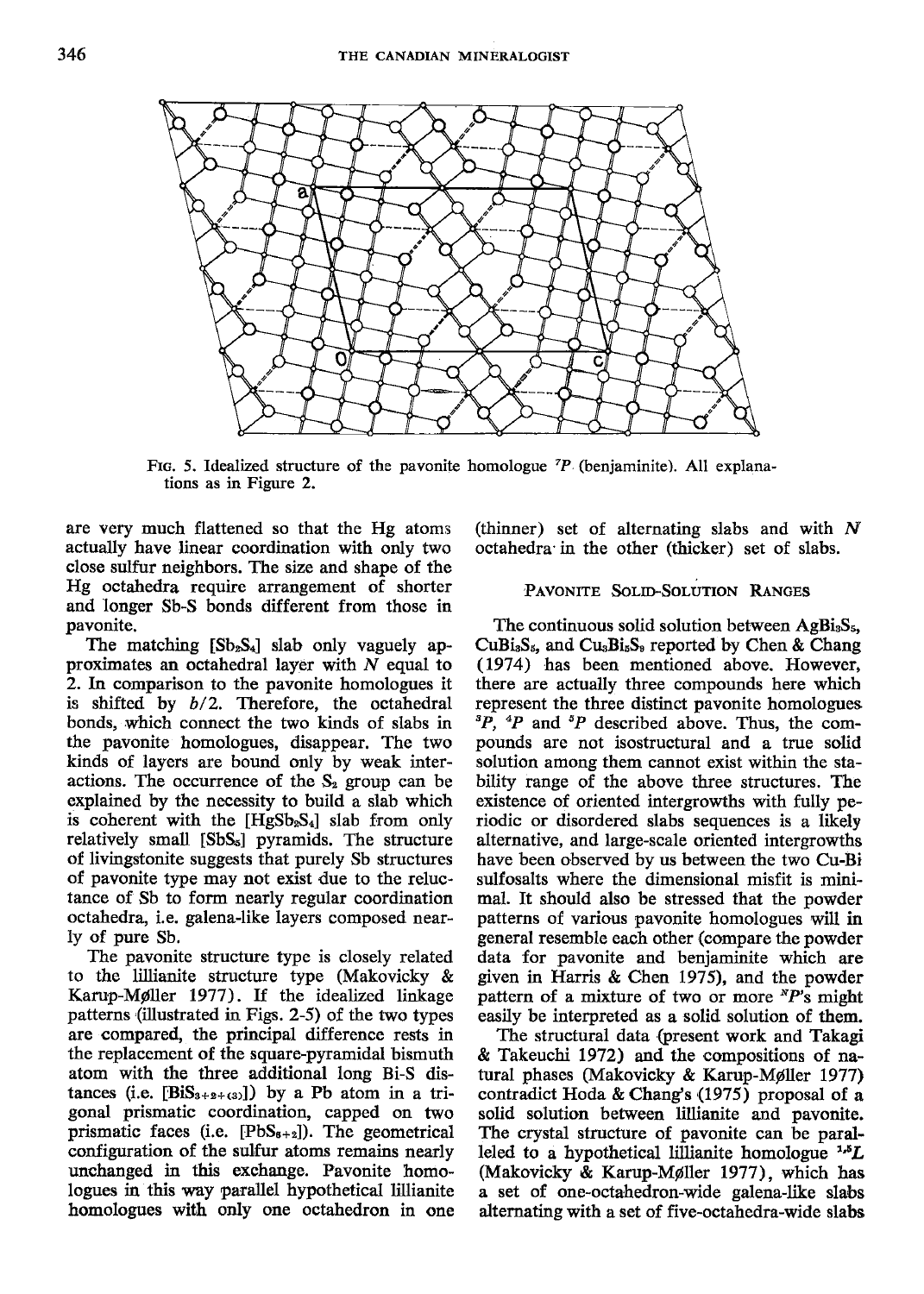(for the definition of the nurnber of octahedra per slab, see above). In lillianite, both alternating sets of slabs are four octahedra wide. and are related by mirror planes (the "chemical twinning" of Andersson & Hyde  $1974$ ). Gustavite (ideal formula  $PbAgBi<sub>3</sub>S<sub>6</sub>$ ) is a lillianite homologue with 4 octahedra per one galena-like layer and forms, at geological temperatures, an incomplete solid solution with lillianite. Exsolution phenomena in this series were described by Karup-Møller (1970) and are discussed at length by Makovicky & Karup-Møller (1977). The most likely structure of gustavite is that resembling the substructure of andorite VI (Kawada & Hellner 1971), with regularly alternating Ag and Bi atoms in the rows parallel to [0O1]. Chemical formulae of natural pavonites (Karup-Møller & Makovicky, in prep.) and lillianites-gustavites (Makovicky & Karup-Møller 1977) indicate a constant averaged number of octahedra per slab  $(\sim 4$  for lillianites,  $\sim$ 3 for pavonites) along their entire respective solid-solution ranges. In other words. on the Pb-Bi-Ag projection of the Pb-Bi-Ag-S system, the line describing the solid-solution series lillianite-gustavite  $(Pb_3Bi_2S_6-PbAgBi_3S_6)$  and the line describing the natural pavonite solid solution will be parallel.

Although there is no solid solution between lillianite and pavonite, oriented intergrowths of (gustavite<sub>so</sub> lillianite<sub>20</sub>) with pavonite, of an unknown mode of formation, have been observed (Karup-M@ller & Makovicky, in prep.). Similarly, exsolution lamellae of gustavite (or a gustavitelike mineral, Nuffield 1975), have been detected in benjaminite.

For the basic substitutional mechanism  $2Pb \rightleftarrows$ Ag+Bi, the refined structure offers at least two basic possibilities that involve either  $Ag(1)$  or Ag(2) and one of the adjacent Bi atoms. Replacement of either  $Bi(1)$  or  $Bi(2)$  by Pb would involve only a small expansion of the coordination octahedra in question. The sulfur configuration around Bi(3) also is slightly smaller than the corresponding trigonal coordination prism  $[PbS<sub>6+2</sub>]$  in lillianite (Takagi & Takeuchi 1972). Although substitution of  $Bi(3)$  by Pb might be feasible, it is difficult to speculate about the consequences of this expansion and of the changes in adjacent Ag octahedra, for the whole structure.

Chemical analyses (Karup-Møller & Makovicky, in prep.) show that up to one-half of the copper atoms in natural pavonite is in excess of the formula  $Me<sub>4</sub>S<sub>5</sub>$  and should be interstitial (perhaps in tetrahedral voids). The other half should replace the basic metals of pavonite, either in tho manner suggested by the structures of  $\sim$ CuBi<sub>s</sub>S<sub>s</sub> (Ohmasa & Nowacki 1973) and of  $\text{Cu}_{2+x}\text{Bi}_{4-x}\text{S}_{9}$  (Ohmasa 1973) (but

see above for the discussion of these structures in relation to the compounds  $CuBi<sub>3</sub>S<sub>5</sub>$  and  $Cu<sub>3</sub>Bi<sub>5</sub>$  $S<sub>9</sub>$ ) or by the structure of cuprobismutite (Ozawa & Nowacki 1975). Consequently, we cannot assess the exact role of copper in the pavonite structure without a structure determination on a copper-rich natural crystal. We may conclude by noting that the two principal substitution metals in pavonite, Cu and Pb, change the lattice parameters of the mineral in opposite ways. Thus, their combined presence may be the main reason why the change of lattice dimensions with substitution is much lower in natural pavonite than in natural lillianite-eustavite.

### **ACKNOWLEDGMENTS**

Valuable discussions with Dr. S. Karup-Møller (Univ. of Copenhagen) are gratefully acknowledged.

#### **REFERENCES**

- ANDERSON, S. & HYDE, B. G. (1974): Twinning on the unit cell level as a structure-building operator in the solid state. J. Solid State Chem. 9, 92.
- BLOUNT, J. F. (1966): ABSNTST, an absorption correction program. School of Chemistry, Univ. Sydney, Australia.
- BUHLMANN, E. (1971): Untersuchungen im System Bi<sub>2</sub>S<sub>3</sub>-Cu<sub>2</sub>S und geologische Schlussfolgerungen. Neues Jahrb. Mineral. Monatsh. 137-141.
- BUSING, W. R., MARTIN, K. O. & LEVY, H. A. (1962): ORFIS, a Fortran crystallographic least squares program. U.S. Nat. Tech. Inf. Serv. ORNL-TM-305.
- CHEN, T. T. & CHANG, L. L. Y. (1974): Investigations in the system  $Ag_2S\text{-Cu}_2S-Bi_2S_3$  and  $Ag_2S Cu<sub>2</sub>S-Sb<sub>2</sub>S<sub>3</sub>$ . *Can. Mineral.* 12, 404-410.
- CRAIG, J. R. (1967): Phase relations and mineral assemblages in the Ag-Bi-Pb-S system. Mineralium Deposita 1, 278-356.
- CROMER, D. T. & WABER, J. T. (1965): Scattering factors computed from relativistic Dirac-Slater wave functions, Acta Cryst, 18, 104-109.
- CRUIKSHANK, D. W. J., PILLING, P. E., BUJOSA, A., LOVELL, F. M. & TRUTER, M. R. (1961): Computing methods and the phase problem. In X-ray Crystal Analysis. Pergamon Press, Oxford.
- HARRIS, D. C. & CHEN, T. T. (1975): Studies of type pavonite material. Can. Mineral. 13, 408-410.
- HODA, S. N. & CHANG, L. L. Y. (1975): Phase relations in the systems  $PbS-Ag_2S-Sb_2S_3$  and PbS- $Ag_2S-Bi_2S_3$ . Amer. Mineral. 60, 621-633.
- KARUP-MØLLER, S. (1970): Gustavite, a new sulphosalt mineral from Greenland. Can. Mineral. 10; 173-190.

è